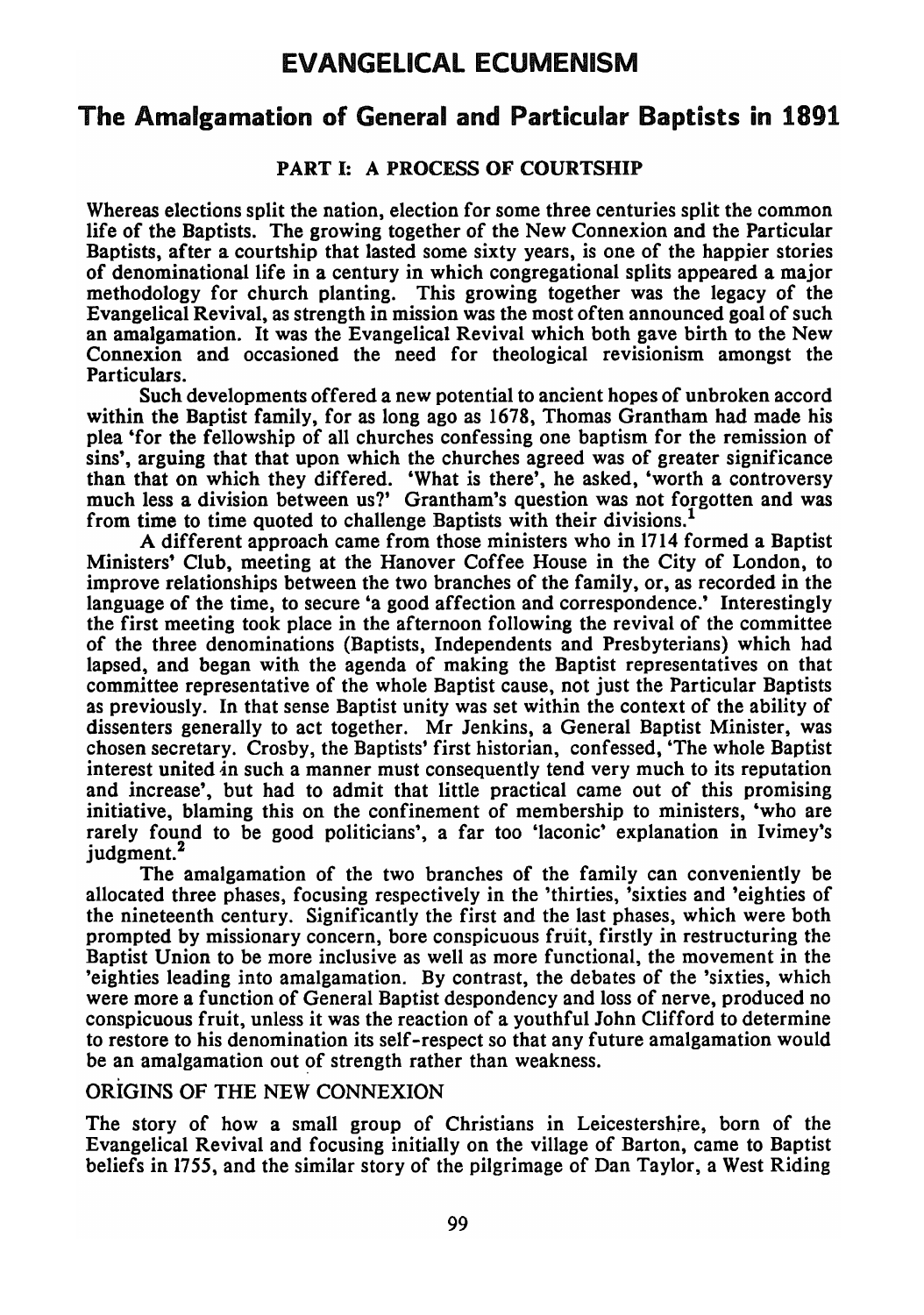Methodist dissident, to Baptist convictions in 1763, is the necessary starting point. Both groups, with immediate experience of the warm fires of revival, found themselves occupying an uncomfortable middle ground between high Calvinist Particular Baptists who refused fellowship with Arminians, and General Baptists who were open enough, but problematically also open to those whose Christology had become heterodox.

Whilst Dan Taylor initially sought to work with existing General Baptists, the conscience of the Leicester group did not allow that. Their resistance confirmed Dan Taylor's disquiet with the general tone of the churches of the General Assembly of General Baptists and on June 6th 1770 a separate New Connexion of General Baptists was formed.<sup>3</sup> Its early strength, apart from the Yorkshire churches, was clearly located in the East Midlands. Indeed in the records of the General Assembly, it is usually referred to as the 'Leicestershire Association'. Initially its members called themselves Free-Grace General Baptists and soon claimed kinship with the Free-Will Baptists of the USA and Canada (founded in New Hampshire in 1780 and grown to a denomination some 60,000 strong by 1860), such kinship fortifying their sense of distinctiveness.<sup>4</sup>

Of their basic doctrinal standard, the six articles on Free Grace, the Reverend W. Groser, for many years editor of *The Baptist Magazine,* wrote, 'They were such as many *Calvinists* might conscientiously subscribe, as well as pious *Arminians,* since they include little more than an acknowledgment of those first principles of the gospel on which all who rely on Christ's atoning work are of one accord.

Key messengers amongst the existing General Baptists managed to win back to the Assembly those old General Baptists initially inclined to throw in their lot with the New Connexion, with the one exception of the church at Boston, but the new<br>Yorkshire and Leicestershire churches proved adamant in their attachment to the new<br>association. Later a considerable number of old General Bap great age, that had remained orthodox in theology, transferred their affections to the New Connexion.<sup>6</sup> A number of these churches came from those inland counties where Dr Baines has suggested that a home-spun Lollard inheritance in emerging General Baptist congregations was more important than continental Mennonite influence, an explanation that he offers for their retention of an orthodox Christology.

Elsewhere, both churches and ministers, in not inconsiderable numbers, took the more radical action of transferring their allegiance to the Particular Baptists. It is significant with next year's bicentenary in view, that at Moulton, William Carey in 1785 resurrected the recently closed General Baptist church, one of a group of vigorously orthodox Northamptonshire General Baptist congregations that the Stanger family had for so long devotedly nurtured.

## FULLERISM AND THE PARTICULAR BAPTISTS

The impact of Fullerism represents the other side of the coin of Baptist theological accommodation to the experience of the Evangelical Revival. Older notions as to the universal dominance of the theology of Brine and Gill, with what Ivimey called their 'non-application, non-invitation scheme' of High-Calvinist theology, may now need to be corrected, recognising a greater continuity of Evangelical Calvinism in provincial churches especially those influenced by the Bristol Academy.<sup>8</sup> Nevertheless, a remarkable re-assessment of theology and mission took place amongst Particular Baptists in the last quarter of the eighteenth century. Ivimey even speaks of 'the commencement of a new era in the history of our denomination', referring first to Robert Hall Snr's address in 1779 to a Northamptonshire Association, already convinced of the desirability of evangelistic invitations, on removing stumbling blocks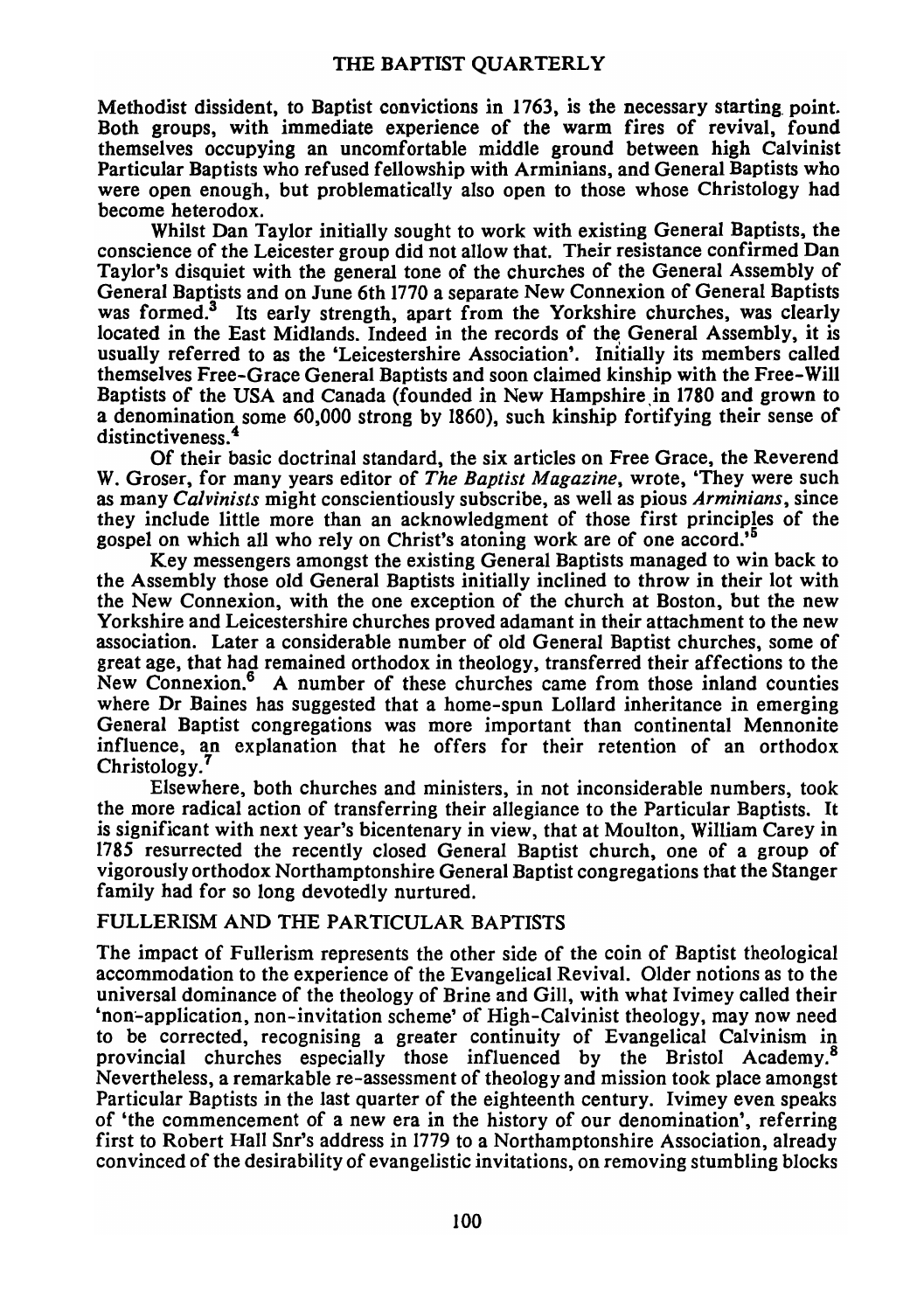to men and women coming to Christian commitment. This~ was published in 1781 as *Help,to Zion's Travellers.* 

In 1784 came that association's Call to Prayer for the revival of religion, and in the following year Fuller's *The Gospel Worthy of All Acceptation,* prepared four' years earlier, with its affirmation 'that faith in Christ is the duty of all who hear or have the opportunity to hear the gospel'. On the one hand the goodness of God, properly presented, virtually entailed within itself a moral demand for a 'return of gratitude'. On the other hand, the censures in scripture on those who fail to respond to the invitation to receive Christ were so severe that they must be taken as a judgment upon those wilfully spurning the gospel opportunity: 'if the inability of sinners to believe in Christ were of the same nature as that of a dead body in a grave to rise up and walk, it were absurd to suppose that they would on this account fall under divine censure.' Fuller further argued that there was no contradiction between the 'peculiarity of design in the death of Christ, and a universal obligation on those who hear the gospel to believe in him, or a universal invitation being addressed to them.' Every preacher, therefore, ought to govern his preaching by the understanding that every sinner, whatever his character, was 'completely warranted to trust in the Lord Jesus Christ for the salvation of his soul'.<sup>9</sup>

Thus, in the last three decades of the eighteenth century, the main body of Baptist life, under the invigorating influence of the Evangelical Revival, was undergoing dramatic change. On the one hand, the New Connexion rehabilitated the tradition of evangelical orthodoxy amonst the non-Calvinist part of the family, whilst, on the other, Andrew Fuller and his friends, by calling Baptists back from the extremes of hyper-Calvinism, created the possibility of unifying a divided denomination. The same period witnessed the rise of that evangelical catholicism to whose existence Professor Ward has drawn attention. If such an emphasis was calling for a maximum of inter-denominational co-operation,<sup>10</sup> by the same token there needed to be unity of purpose within denominations.

Mission overseas as much as evangelism at home drew Baptists together. How could those Baptists who boasted the universal availability of the gospel, lag behind the particularisers in the task of world mission? The problem was not will - no cautionary commands, real or mythical, to 'sit down' here - but capacity: what could a denomination of only 10,000 members do on its own? Moreover, when Anglicans and Wesleyans gave support to the new Baptist Missionary Society, it was hard to deny it from General Baptists, who in fact already supported the society.

After the Serampore Fire of 1812 and towards the ending of the French Wars, the General Baptists reactivated an earlier concern about participation. in overseas missions. John Gregory Pike, the long-serving secretary of the General Baptist Missionary Society, and appropriately the first General Baptist to be elected to the chair of the Union in 1842, records in the manuscript 'Minutes of Transactions at the Meetings of the Committee of the General Baptist Missionary Society' a note on the society's origins:

> About 1812, the present secretary of the society [Pike himself] applied to Mr Fuller, the venerable secretary of the Baptist Missionary Society to know if that society would employ as a missionary a person who might be a member of a church belonging to the General Baptists. His answer amounted to a negative. About 1814 or 1815 the Independents formed a society for the counties of Derbyshire, Nottinghamshire and Leicestershire, auxiliary to the London Missionary Society. The same person again applied to Mr Fuller suggesting the formation of an auxiliary Baptist Missionary Society which should include both the bodies of Baptists,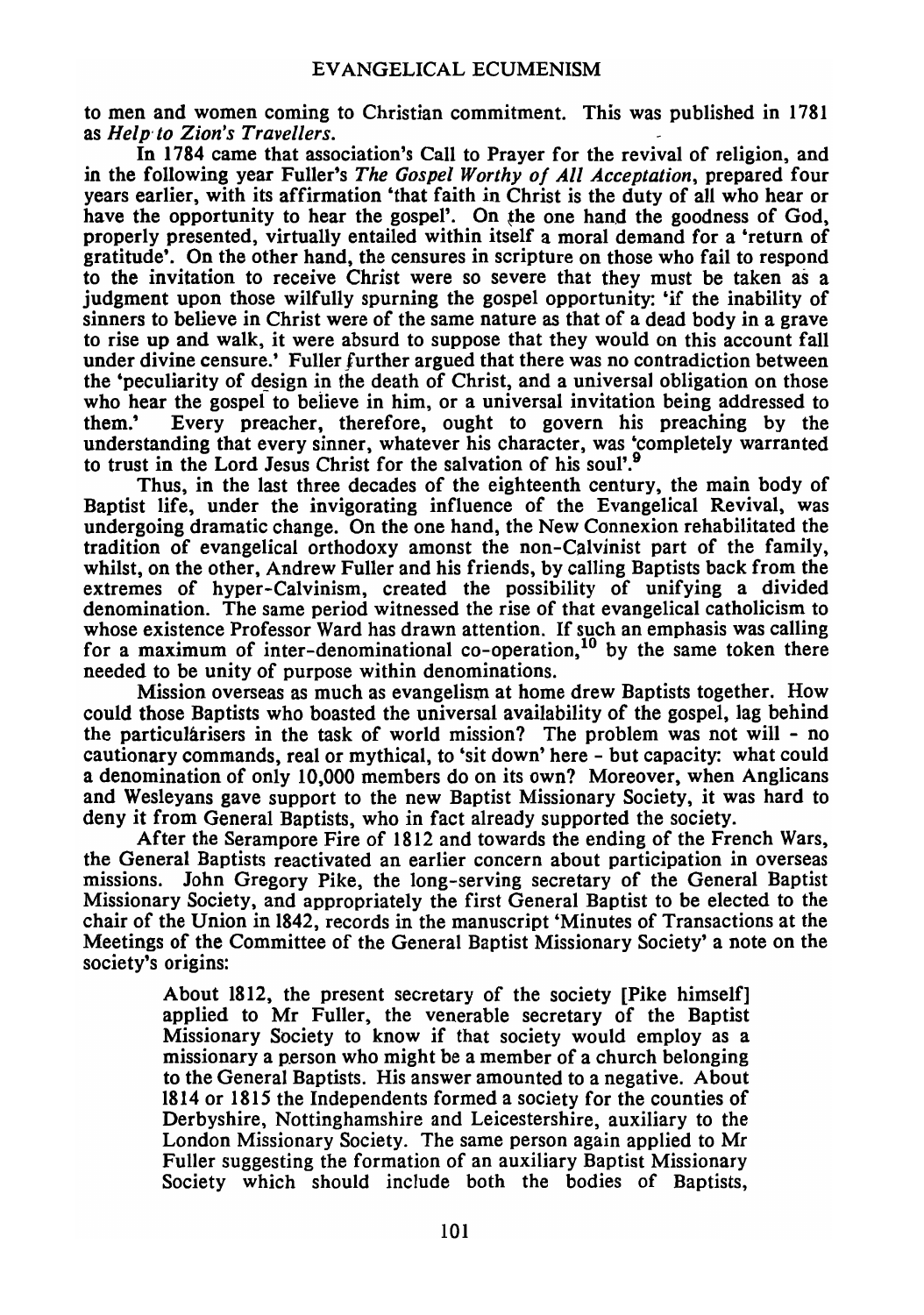denominated General and Particular. It was thought this might be supported by churches of the former description and yet it was observed to Mr Fuller as such a society would be a mere auxiliary it would not interfere with the management of the Baptist Mission. This would have continued on the same footing as before. His answer to this proposition was most decidedly unfavourable. It now remained for the friends of the heathen among the G. Baptists to see a little done among themselves for the support of a missionary cause as carried on by others or to make a fresh attempt at the foundation of a missionary society in their own connection.

That conclusion was unfortunate but perhaps understandable in the context of the times. Fuller was towards the end of his life and already well aware of the difficulties of managing the affairs of the mission, not to mention the difficulties his own restatement of Evangelical Calvinism had caused, and may well have judged it unwise to add further complications. Accordingly, the General Baptist Society was founded in June 1816 at the Association at Boston, though it was to be five years before the first missionaries arrived in Orissa. Although the committee initially considered Borneo and Malabar as possible fields, it was resolved in 1820 that 'Serampore be the destination of our missionaries leaving to them assisted by the advice of the brethren there to fix their ulterior destination'.

Thus, notwithstanding the initial brush-off, there was soon vital co-operation between the two bodies. William Ward was much involved with the preparation of the first General missionaries who were directed to Orissa by the Serampore leadership. Dyer also offered assistance to the new society, now safely independent.<sup>11</sup> The story is set out in detail here because Fuller's two refusals clearly entered into the folk memory of the General Baptists, to be rehearsed before Particular Baptist ears and eyes whenever talk of union was subsequently proposed.

## THE 1830s AND FIRST STEPS TOWARDS BAPTIST UNITY

The first modern proposal for a union of the two branches of the Baptist family appeared in *The New Baptist Miscellany* for December 1830. Two months earlier a young correspondent - J.A. of Perth - drew attention 'to the undue estimation in which the denominational difference between us and the non-essentials of religion are held', arguing that Christians spent too much time perpetuating separation rather than giving their energies to unite in communion and fellowship, citing in particular 'the difference between congregational churches on the subject of baptism.'

He argued, in terms that John Clifford was later to adopt, that there was a difference between the two scriptural ordinances: churches 'are authorized as collective bodies to celebrate and take cognizance of one rite only, viz., the commemoration of Our Lord's death, and that the other, baptism, is simply a personal obligation, over which they ought to have no control, and as especially distinguished from the other by St Paul', for while no command was given concerning baptism to any church he was express with regard to the Lord's Supper. Similarly the apostles were commissioned not to baptize but to preach, and thus there was no necessity for the act of baptism to be undertaken by the minister. This was an important clarification for if the act of baptizing were separated from the ministerial office then it would make it easier for churches containing both Paedobaptist and Baptist Congregationalists to exist in the way that they had developed in Huntingdonshire. Thus the issue of baptism could be prevented from becoming a barrier to unity, and somebody convinced of the appropriateness of baptismal obedience did not need to microcy convinced of the appropriateness of baptismal obedience did not held to<br>hange denominations, which, he argued, would, *de facto*, advance the Baptist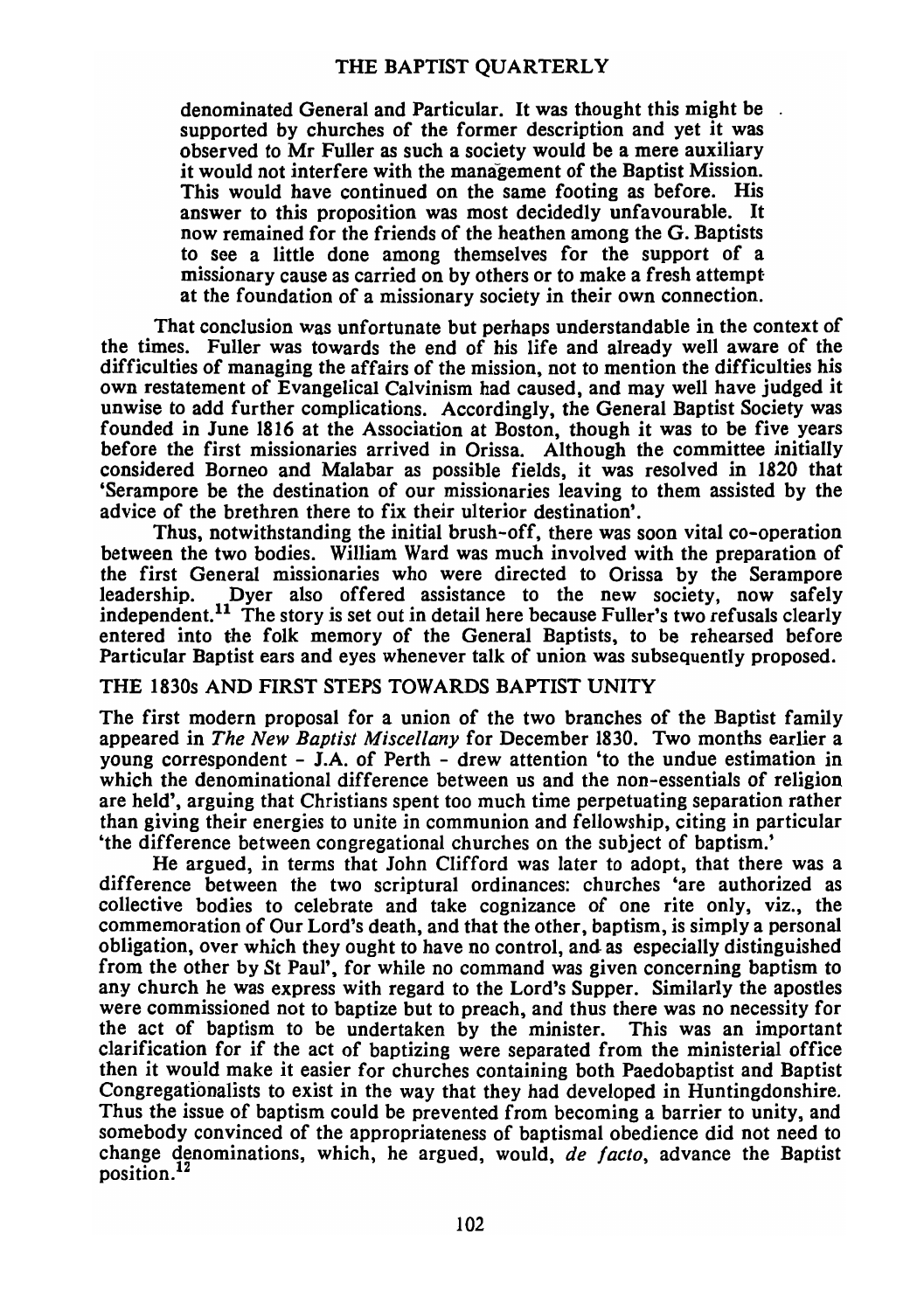The leading article in the December issue, entitled 'Scriptural Thoughts on the Doctrine of Election' also concerned itself with the issue, of unity:

> The divided condition of the church has greatly-increased the obstacles which impede the diffusion of truth. There is something so artificial and sectarian in the lines by which the various sections of the church are separated from each other, that they cannot in the nature of things but exert an injurious influence. We look at the creed of our own sect, not through the pure light of evidence but through the prejudiced medium of our partiality ... Our party zeal blinds our judgments to the perception of truth and frequently induces some of the excellent of the earth to pursue a course from which the principle of common honesty should be sufficient to preserve all men.

This he judged was especially the case with regard to the doctrine of election, the exposition of which had proved a stumbling block to many serious enquirers.<sup>13</sup> Such an article could only add poignancy to a subsequent letter from 'A lover of Christian Unity' who questioned the need for separate General and Particular Baptist denominations. The New Connexion was calculated to embrace about ll,OOO members in 109 churches with 82 full-time ministers, of whom Isaac Mann had said that no body of ministers were 'more distinguished for their holy zeal, self-denial and universal labours in the cause of Christ', a judgment which challenged the coldness of some Particular Baptist patterns of ministry.

The writer anticipated two major obstacles, which were to become perennial objections, to denominational fusion. The first was the traditional divergence of doctrine, against which were pleaded both the arguments of convergence and the fact that disunity had not in the past been so manipulated against the impact of Christian truth as in the nineteenth century. Dan Taylor's article on election was not expressed in the exact words a Particular Baptist would choose to use but ought separation to proceed from a thousand agreements in view of one disagreement? Thus the question:

> What have our brethren done, that we must not hail them as partakers of the same grace, that we must refuse their counsel and their labours in carrying on the cause of our redeemer? ... We refuse Christian fellowship and co-operation with these zealots of Immanuel while we actually tolerate differences of opinion among ourselves of very far greater importance.

If it was argued that the maintenance of fellowship with hyper-calvinistic brethren could be useful in moderating their opinions, why should the same argument not obtain with regard to General Baptists, who could thus be persuaded of the moderate Calvinist position, 'if it be correct, or if otherwise, obtain clearer views of truth from him.' The second, organizational, point was more difficult to counter:

> Here, it must be acknowledged, the General Baptists have the advantage on us. Decidedly favourable as I am to the scriptural independence of our churches, I am yet assured that more union might exist in our body than does at present, and that an association of the churches, which should annually meet to promote the good of the whole in the week of our Missionary Meetings would be highly advantageous.

In this respect the Paedobaptist Congregationalists with their proposed union ought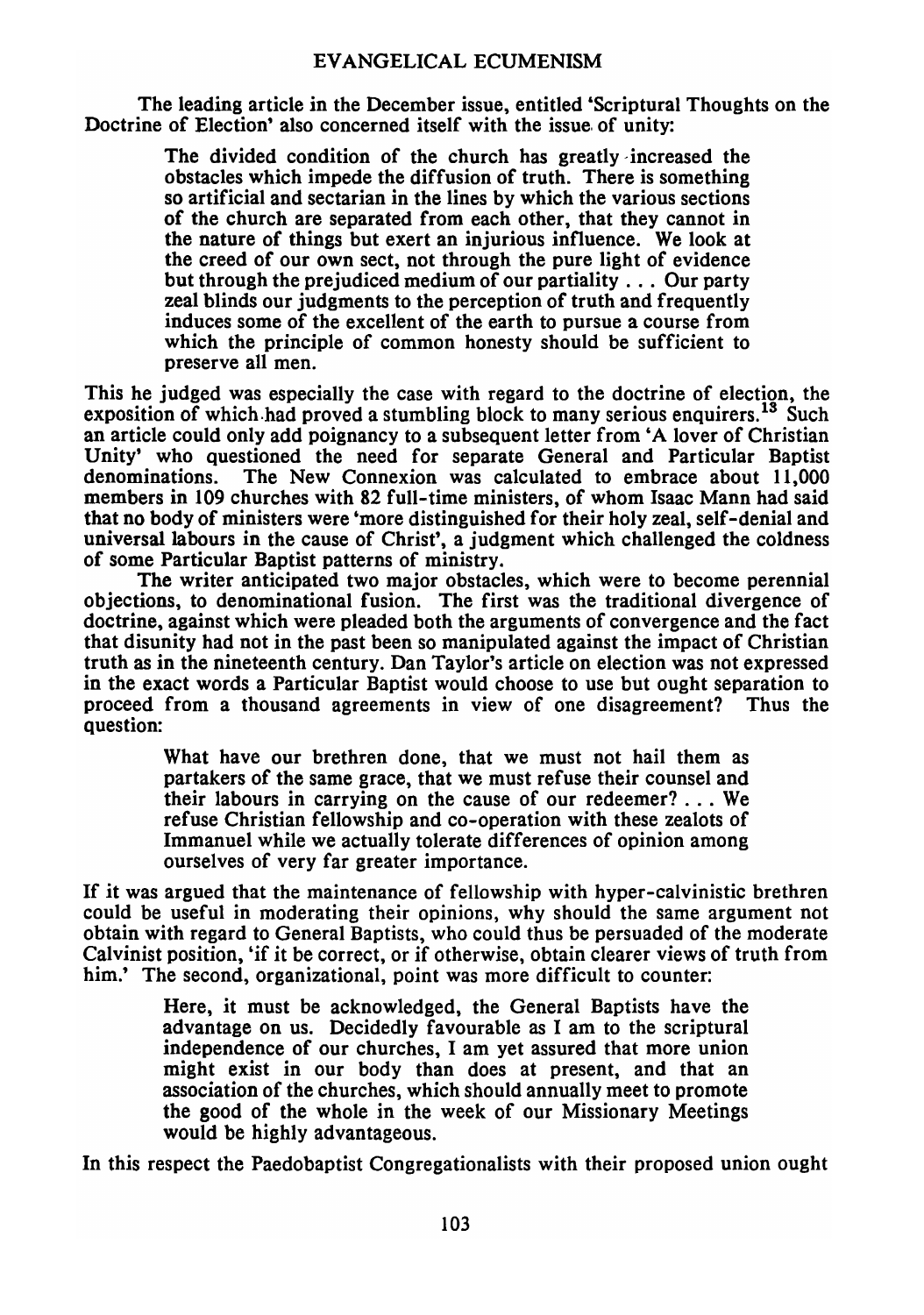to set Baptists an example.

Meanwhile more immediate action could be taken by inviting General Baptists to participate in Associations and in the work of those Institutions 'whose committees exert a powerful influence over the denomination at large'. Let Particular Baptist resources be made available to General Baptists, let there be exchanges of pulpits, let General Baptist activities be reported in Particular journals, and let consideration be given to the amalgamation of missionary societies and periodicals. Because the denomination in the past had proved slow to move on a wide front, it was better to start with specific initiatives. All this was crucial to the mission of the church:

> When we indulge a spirit of party we are encouraging the sarcastic First we mutuge a spirit of party we are encouraging the sarcastic<br>neer of the infidel and allowing stumbling blocks to remain in the<br>pay of those who would walk to heaven ... deferring to a distant way of those who would walk to heaven . . . deferring to a distant period the fulfilment of the Redeemer's prayer that his servants ought to be all one, that the world might believe in the divine organization and heavenly character of his mission. <sup>14</sup>

This plea secured several sympathetic responses. 'A Calvinistic Baptist' from Leicester argued that in the midland counties practical co-operation was already well advanced, so that he entertained hopes that prejudice would soon be eradicated and suspicion abandoned 'until the intervening ground silently and imperceptibly gives way and the appellation General or Particular is merged and gone for ever.' Nevertheless he still wondered if the moment was ripe for formal union, though later it would be a very great good. A principal difficulty that he, like many others, identified was that of systems of church government, since the partial Presbyterianism of the New Connexion challenged the boasted Independency of the Particulars. This last comment was challenged by 'A General Baptist', also from Leicester, who believed 'partial presbyterianism' was an exaggeration: General Baptist churches defended their independency as fiercely as Particular Baptists, and the authority of their national association did not greatly differ from that of e authority of their national association did not greatly differ from that of<br>articular Baptist county associations.<sup>15</sup> Jason from London endorsed the plea made articular Baptist county associations.<sup>19</sup> Jason from London endorsed the piea made<br>xcept for amalgamating the periodicals, which he believed should remain separate.<sup>16</sup>

Similar questions were raised on the General Baptist side: rather earlier a correspondent to the *General Baptist Repository* wrote that he had been asked by an Independent 'why the *Orthodox General Baptists,* as a late editor was accustomed to designate us, and the *Moderate Calvinistic Baptists* did not unite as one denomination, since their creeds appeared to be rapidly approximating', a development of mutual advantage to both bodies, especially since the doctrines on which they agreed greatly outnumbered those on which they differed. He had to confess he knew of no good reason, and accordingly reprinted Thomas Grantham's plea of 1678 which had yet to receive an adequate answer.<sup>17</sup>

But the specific plea in *The New Baptist Miscellany* called forth a refutation in *The General Baptist Repository* of the following year, which although initially cordial especially over local co-operation, concluded 'But such a oneness of the two denominations as would merge all distinction between them, is in the present state of things, both unattainable and by no means to be desired'. The writer questioned the general moderation of Particular Baptist views and also their lack of denominational identity and organization, arguing not only that their diversity occasioned a practical disunity, but that the differential size of the two bodies threatened total submergence of the distinctive witness of the New Connexion. In addition, a union with the Particular Baptists would mean joining a body in a state of confusion over the issue of mixed communion, the practice of which was doing anything but promote unity. The issue was especially acute because those nearest in faith to the General Baptists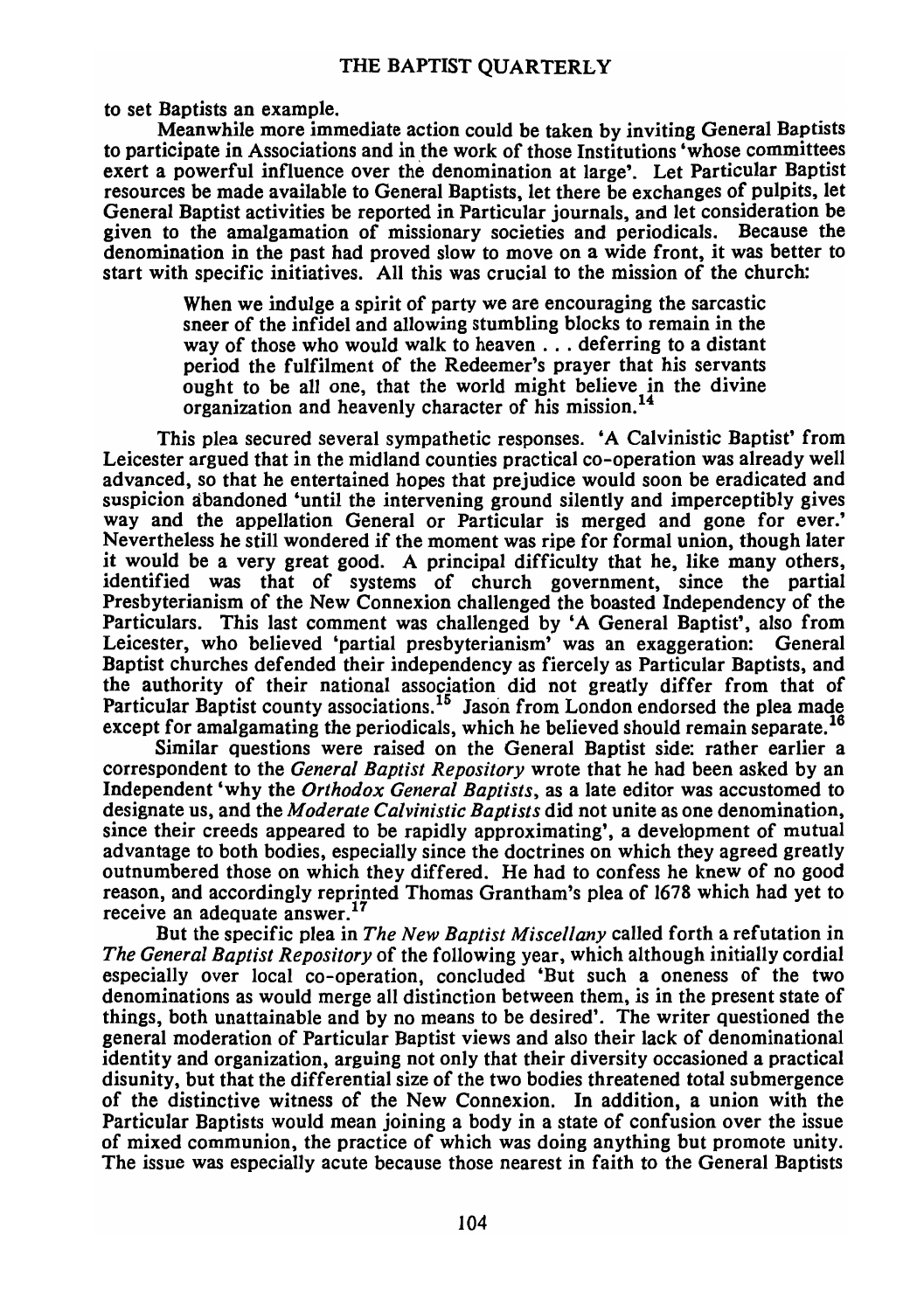were generally those most energetic in opening the communion table.

In 'an age of bustle, of innovation, of utopian schemes and visionary theories', such a proposal was not surprising; it was doubtless well-intended but General Baptists had to be wary of betraying their tradition: 'If we love our denomination, if we love what we believe important truth ... we must not be hasty in contemplating any such plan.' The unnatural unions to be found within the Church of Rome and the Church of England should stand as an eternal warning. Having piled up the negatives, the writer concluded, 'at the same time, every well-wisher to christianity, every one influenced by the Spirit of Christ, will desire that increasing fellowship and union should prevail between the two denominations, as well as among Christians in general.' The promotion of friendly intercourse would achieve more than any attempt at formal union.<sup>18</sup>

All this provides the background to the reconstruction of the Baptist Union in 1832 whose revised constitution clearly opened the way for closer association between the New Connexion and Particular Baptists on a more formal basis. The doctrinal clauses of 1813 were dropped in favour of seeking union amongst Baptist ministers and churches 'who agree in the sentiments usually denominated evangelical.' Thus was the breach between free-will and pre-ordained election boldly spanned and a first step taken to enable Baptists to walk in harmony.

The churches in the reconstructed Union were now organized partly in geographical associations, partly, as far as the New Connexion was concerned, on a confessional basis: the General Baptist Association was, in fact, the second largest association in the Union after the London Baptist Association. As General Baptists were fully involved in the life of the Union, paying their subscriptions like other member churches, it was not unnatural that men from their ranks should occupy the presidential chair, thus J. G. Pike was president in 1842, Jabez Burns in 1850, and John Clifford in 1888.<sup>19</sup>

Evangelicalism, then, with its powerful missionary concern, was parent to the desire for greater unity. John Foster, in *Observations on Mr Hall's Character as a Preacher,* says of Robert Hall 'that he was exempt from all those restrictions, in respect of the mode of presenting and urging the overtures of redemption which have been imposed on some good men of the Calvinist faith ... He took the utmost liberty in this strain of inculcation; exhorting, inviting, entreating, expostulating, remonstrating; in language of nearly the same tenor as that which might be deployed by an Arminian preacher.'20 It was the same evangelistic impulse that made Hall the champion of open communion: partnership in mission' necessarily demanded partnership at other levels of Christian experience.

More generally, engagement in home and overseas missions necessarily challenged the inherited theology of the Particular Baptists. But even Fullerism was, in Underwood's words, 'only a half-way house' in their development, and the further they moved, the closer they came to the New Connexion, whose very existence purged the General Baptist tradition of its Socinian associations.<sup>21</sup>

Some within the Particular Baptist tradition also questioned whether Fullerism was a satisfactory resolution of the relationship of Calvinist theology to gospel preaching. Hinton's writings raised the issue anew, and one Baptist deacon writing to *The Baptist Magazine* in June 1858, raised the question 'Where is the foundation of a sinner's hope unless he can be assured that Christ died for him personally and individually, and where is the attraction of the cross?' Particular Baptists had abandoned the hyper-Calvinism of earlier years and in that process got rid of many of the distinguishing marks that separated them from the New Connexion, but Andrew Fuller's theology still left them with the difficulty of 'the necessity of an almighty and invincible power to renew the heart' which clearly does not operate in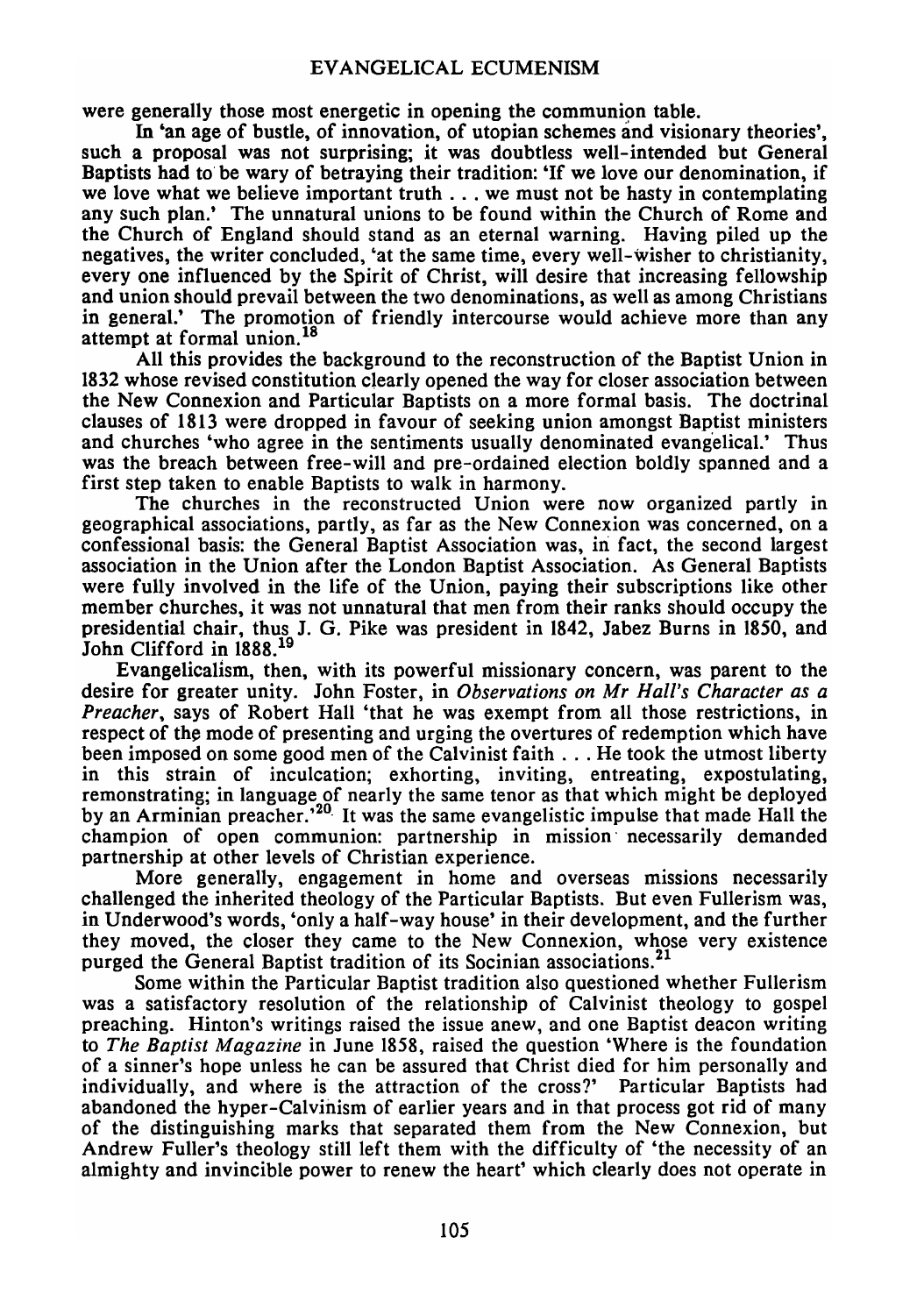## THE BAPTIST QUARTERLY

the lives of all men, leaving others incapable of responding to the gospel. Whilst the editor and other correspondents argued with him, this deacon persisted in making effective evangelism pose questions of received theology.<sup>22</sup>

Much later, Spurgeon himself, whose invitation preaching was to come under the fire of the new Strict Baptists, took a different approach from his high Calvinist precursors:

> My venerated predecessor, Dr Gill, has left a body of divinity,. admirable and excellent in its way, but the body of divinity to which I would pin and bind myself for ever, God helping me, is not his system of divinity or any other human treatise, but Jesus Christ, Who is the sum and substance of the Gospel, Who is Himself all theology, the Incarnation of every precious truth, the all-glorious embodiment of the way, the truth and the life. $^{23}$

In a Baptist Union sermon preached in Leeds in a Methodist Chapel Spurgeon noted the 'whosoever' in Romans 10 as a 'Methodist word', especially significant as coming after Romans 9, where Paul speaks in Calvinistic tones: 'The fact is,' he argued, 'that the whole of truth is neither here nor there, neither in this system nor in that, neither with this man nor that. Be it ours to know what is Scriptural in all systems and to receive it.<sup>'24</sup>

Some judged such theological latitude dangerous in the extreme. 'What is Spurgeonism but Fullerism?', posed the *Earthen Vessel,* 'What is Fullerism but moderate Arminianism, and what is Arminianism but free-will and free-grace mixed with the traditions of carnal men, dished up by a depraved, inventive genius, and instructed by the Devil to overthrow the grand old cardinal doctrines of the Bible, and rob Jesus Christ of his crown?' Spurgeon, himself, it was argued, was the source of his own Downgrade by offering hospitality at an open table.  $25$ 

## THEOLOGICAL CONVERGENCE, POSED AND QUESTIONED

Dr Payne was of the opinion that the Union meetings in Nottingham in 1857 did much to assist closer relationships, leading on to the advocacy of a more complete fusion of the two strands in the  $1860s<sup>26</sup>$  Certainly the invitation to the Union was issued by the General Baptist Association, 'with the avowed desire of cultivating an enlarged fraternal fellowship'. In Nottingham the delegates acknowledged in resolution, 'the vital unity which prevails among them' and rejoiced 'in this opportunity of cultivating and expressing their sincere mutual love.<sup> $2$ </sup>

The principal argument for integration contended that this would reflect a theological convergence which had already taken place. The *General Baptist Magazine* for February 1859, reflecting on the growing unity of those who in England advocate Evangelical Religion, welcomed the good work being undertaken by the Evangelical Alliance. Among the Wesleyans, 'from the Conference to the Primitive', contentions had subsided. Amongst the Baptists the situation was of the same order:

> Is it not true that throughout this body there is broader catholicity of feeling, and a greater measure of free evangelical preaching than formerly? The two great sections, Particular and General, are so blended as scarcely to maintain the old line of demarcation ... There may be less of denominational bigotry, but there is not, we opine, less of enlightened zeal in advocating the truth, or in vindicating the ordinances of Christ.<sup>28</sup>

'A Business Man' in 1860 argued that a union of General and Particular Baptists would be 'a nearer approximation on our part to the model of the apostolic church,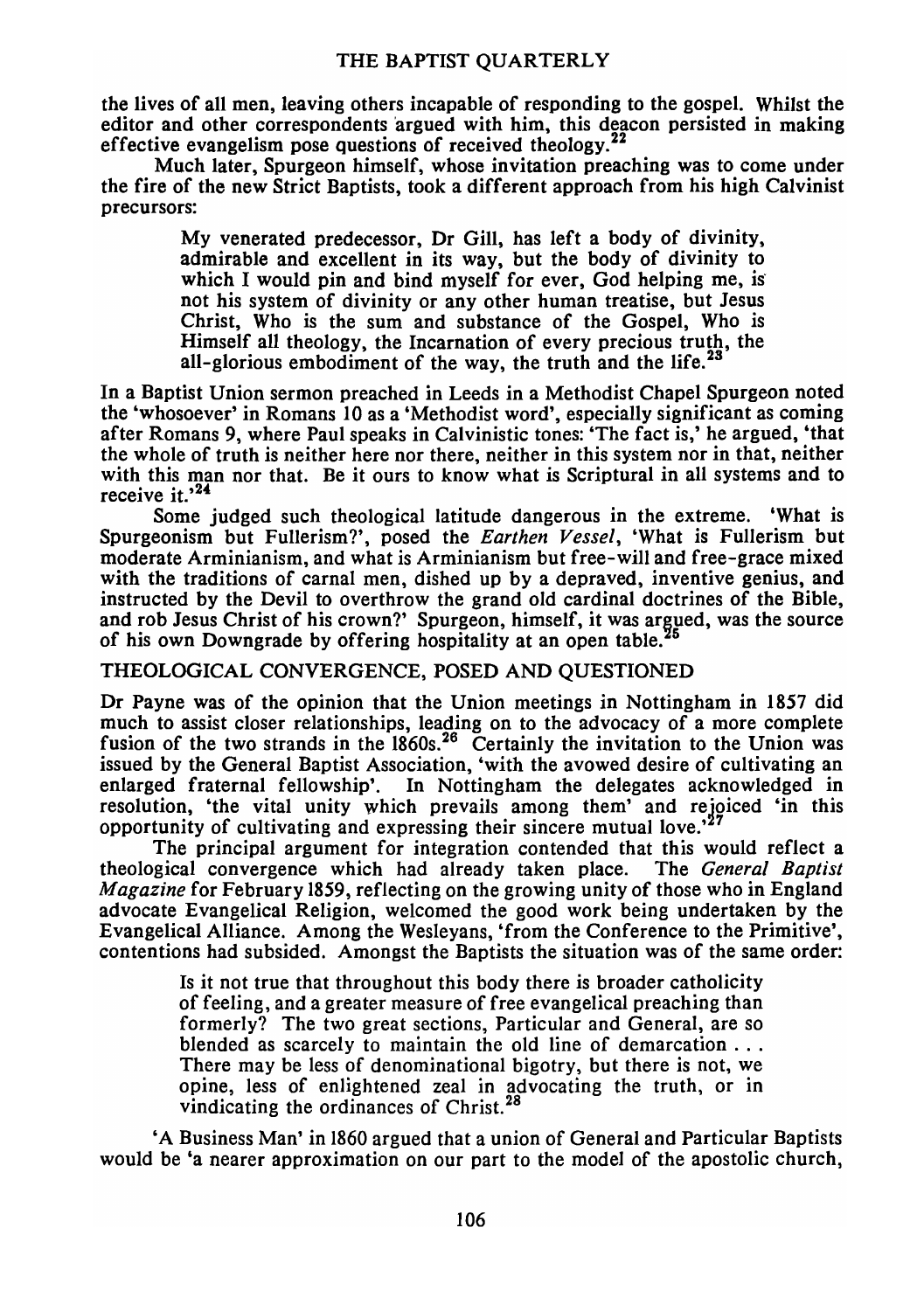## EVANGELICAL ECUMENISM

the model and the only model which we as Baptists are bound to recognize' denominationalism was unknown to the apostles who were swift to condemn sectarianism, as in I Corinthians 1. Tradition rather than principle lay behind present separation, especially when the breadth of opinion allowed within each section of the Baptist family was taken into account. Union would strengthen the influence of Baptist principles within the church, and such a catholicity of spirit, which knew 'less of dogmatism, more of truth', would contribute to allowing individuals full freedom of judgment which could only serve to commend such polity: 'let us become more catholic, and we shall be more influential.' For the two branches of Baptists to compete in any given locality only served to confuse and to weaken the witness: in unity lay the route to strong gospel witness.<sup>29</sup>

Not improperly, Richard Hardy of Queenshead argued that the logic of this case could not rest with just the unification of Particular and General Baptists but ought to be pursued on a larger Congregational, Protestant, or even pan-Christian basis, for some might argue that 'one Lord, one faith, one baptism' would embrace them all. The contrary argument demanded more rigour in talking about oneness of faith, baptism, and of Christ's Lordship, namely that there should be real agreement in doctrine, and of that he remained to be persuaded. The foundation of the North Western Association, limited to churches practising strict communion, might, he argued, suggest the contrary: if the Particular Baptists 'are not united among themselves, by what power is a cordial union to be formed between them and us?' But such principled arguments were also tied up with the practicalities of a concern for property, as well as the demands of trust deeds.

> Any attempt to force the union before the churches are ripe for it. by a formal vote of the Association, would be most disastrous in its consequences . . . the best, in fact the only thing that can be done at present, is for the two bodies to act together when necessary on public questions, exchange kind sentiments and manifest a Christian spirit.<sup>30</sup>

So grudging was such a statement that the reader would be pardoned if he failed to understand that the New Connexion had for almost thirty years been formally accepted as an association of the Baptist Union, or perhaps its language indicates just how fragile the authority of that body still was as late as 1860, with only about one third of General Baptist congregations in membership with the larger body.

September 1859 had seen a special meeting convoked to consider the extension of the work of the New Connexion which described its present position as 'humiliating and affecting', citing the number of counties where the Connexion had no churches or only a nominal presence - some twenty-eight of the England. Though the previous quarter of a century had seen some progress, almost a third of the churches had failed during the last year to report any increase through baptisms. It was determined to give greater support to Home Missions, to unite small local causes overcoming an unhealthy independence, and to foster the use of lay agency. In the months following this gathering, the magazine reported further on the modesty of progress and the various solutions suggested, which as yet fell short of a whole-hearted seeking of amalgamation with the Particulars.<sup>31</sup>

#### THE 1860s AND NEW INVITATIONS

As independent a witness as *The Times,* commenting in 1860 on the Norwich Chapel case, wrote

> The denominations of 'General' and 'Particular' as applied to the communities of Baptists do not denote any diversity whatever on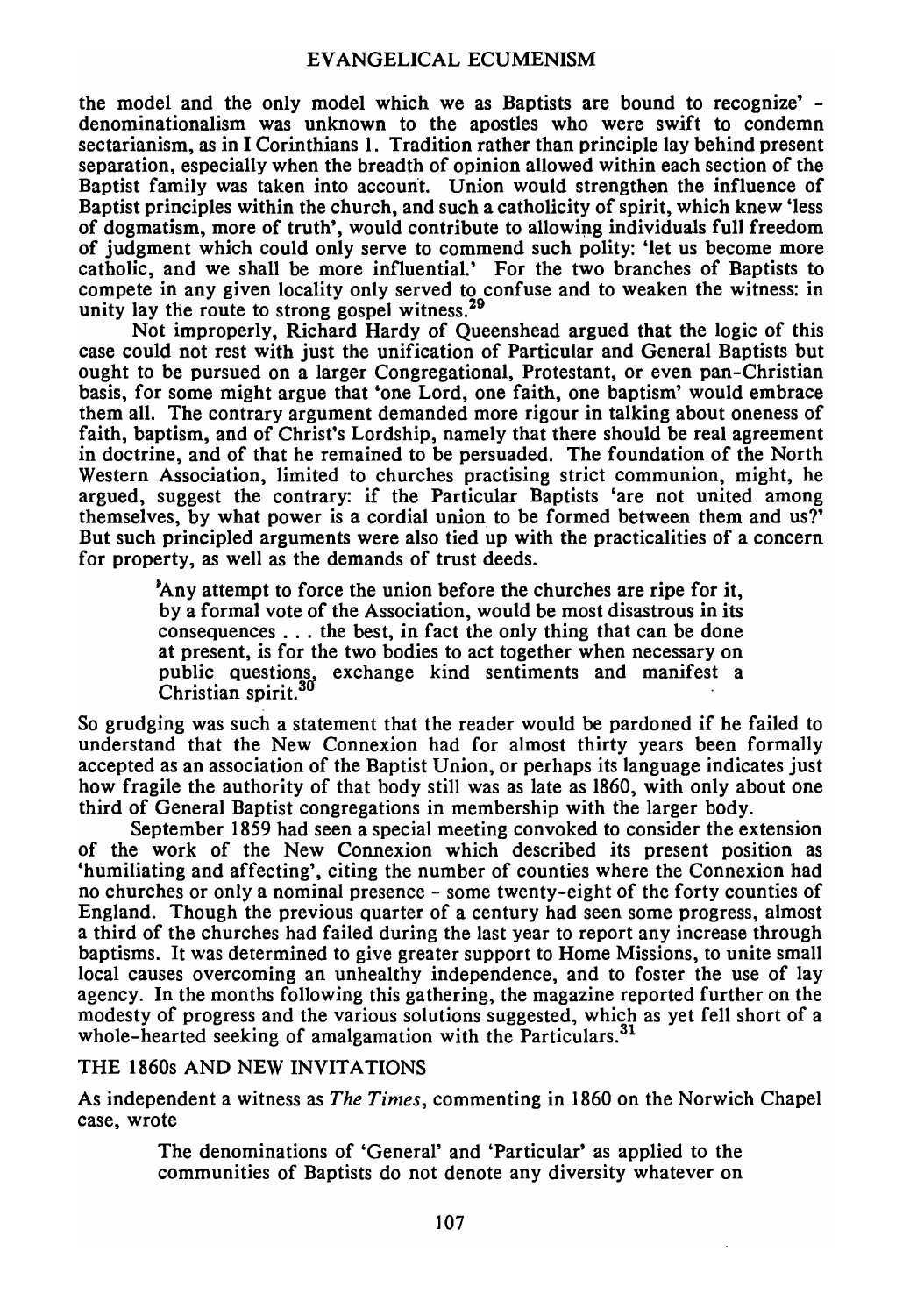the fundamental points of their creed ... The distinction of title between the two communities of which we are speaking is based on differences entirely independent of their peculiar creed, and which are found in fact, in all Christian congregations, including the Church of Rome itself.<sup>32</sup>

At the end of the previous month, Benjamin Evans, the historian, himself significantly a strict-communionist, had also taken up in *The Freeman* the cause of advocating amalgamation: 'on all the verities of the Gospel there is a oneness, and those points on which they differ are not vital.' Evans' letter evoked half a dozen in support and no opposition, but the matter had only the seriousness of a correspondence column debate in a denominational journal. One correspondent wrote: 'Could not the Baptist Union be made a most valuable agency for such a purpose? I am already aware that it already professes to seek some of these objects. Perhaps in a good measure it meets our politico-ecclesiastical needs but it does not adequately meet our religious ones.' The fault lay not with the officers of the Union but with its members who needed to inject more warmth into their commitment to its activities.

Samuel Green, reflecting that the subject was 'an old one, often mooted before', but none the less important for that reason, drew attention to J. G. Pike, later to be identified as the General Baptists' Andrew Fuller, as a reconciling theologian.<sup>33</sup> In letters to his student son at Stepney College, made available in his recently published *Recollections,* he discussed the issues of free-will and election in terms which Green found acceptable to moderate Calvinists. Another contributor put the issue more forcefully: 'General and Particular Baptists have to consider not whether they should unite; but whether they are at liberty to continue their long and disastrous compromise of a union which the Lord, into whom they have been baptized, has ordained.' Under the mandate of working out Biblical principles, 'The union is ... made by the organization of learners sitting at the feet of Jesus; and not of legislators professing infallibility.<sup>34</sup>

The General Baptist Association responded cautiously, deferring the matter to the agenda for the following year. $35$  It then secured rather bland support, with a resolution which simply rejoiced 'in the constant exhibition of the union that already exists, and also in extending this union as far as is practicable, for the honour of our one Lord and the greater efficiency of combined operations.'  $^{36}$ 

John Baxter Pike, though a graduate of Stepney College, was decidedly luke-warm in his crucial Halifax Association Letter of 1862. Containing a mere three paragraphs, it was almost certainly the shortest such letter ever written. Nominally upholding the goal of closer co-operation, Pike veered away from any possible exploration of the creative potential of the resolution and immediately focused on the word 'difficulties', in language almost exactly repetitive of that used thirty years earlier: 'a full discussion . . . would be neither desirable nor expedient.' Partly this was a consequence of what he deemed the inadequate response of the Particulars: 'We have extended the right hand of fellowship but it has not been. very cordially grasped.' Thus further consideration was deemed 'premature and unnecessary', for most seemed content with the measure of unity already attained without any apparent desire to deepen it.

A major difficulty was, in Pike's judgment, that the independence of Particular Baptists inhibited them from establishing a denominational mind on the subject: 'They are not as we are, *an organized denomination .* .. *To speak of them as a body is a misnomer. They are a multitude of independent churches - in many instances isolated churches.'* He claimed that the meetings of the Baptist Union did not possess ecclesiological authority, they were more a series of subscribers' meetings for the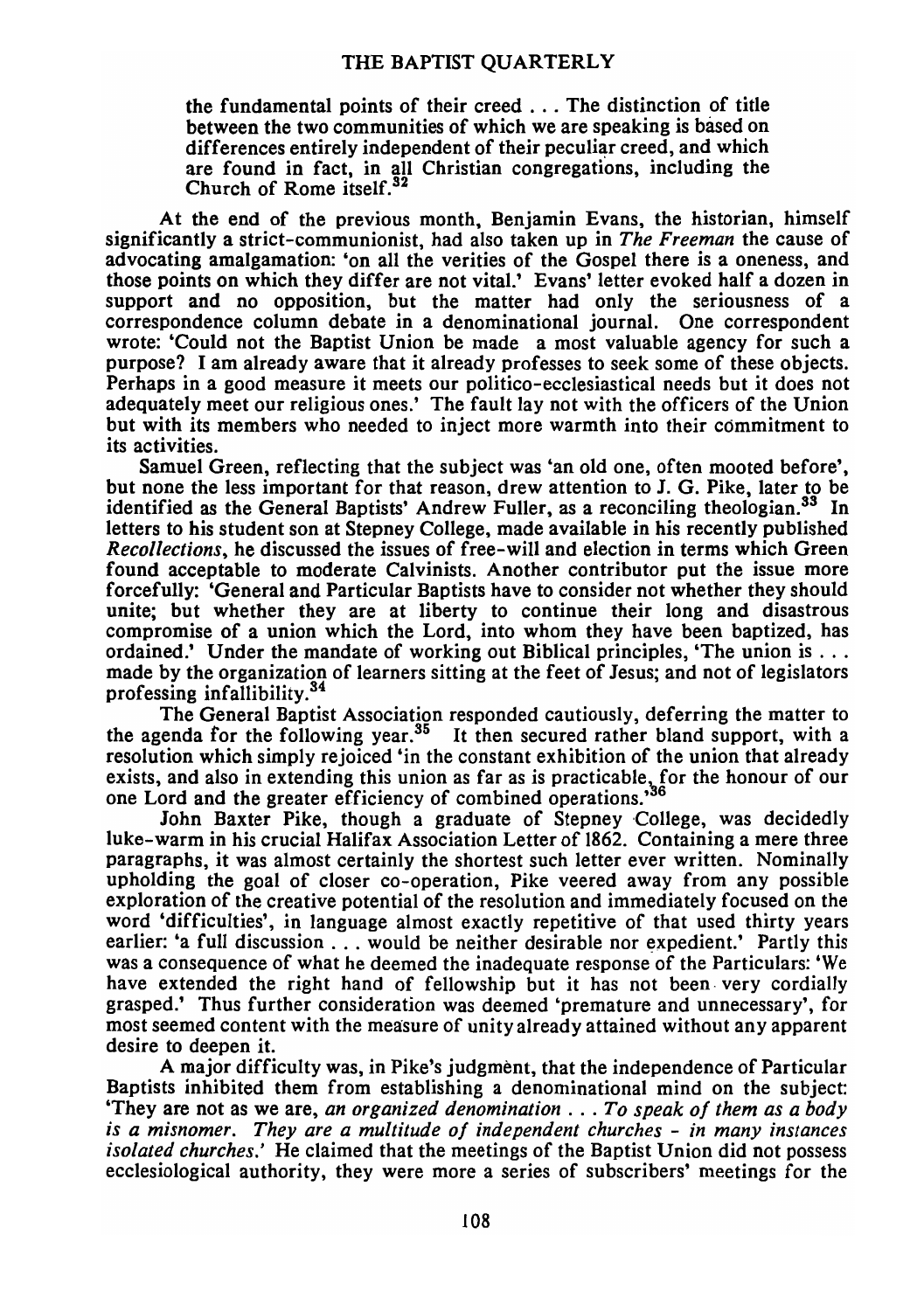different Particular Baptist institutions and agencies than 'a representative assembly Interent Farticular Baptist institutions and agencies than a representative assembly<br>f all the associated churches', his description of the Annual Association of the New<br>connexion churches.<sup>37</sup>

Connexion churches.<sup>37</sup><br>John Clifford was of a similar mind: the Particular Baptists were 'not one<br>"connexion" but a series of "connexions" under one denomination, not a "body" with<br>a well-defined or easily discovered hea "bodies", separated by prodigious differences though agreeing on baptism'. Clifford argued that Particular Baptists came in three varieties: 'Strict', 'Spurgeonic' and 'Miscellaneous', the latter finding 'their visible centre in the Colleges of Regent's Park, Bristol and Rawdon, and the Baptist Missionary Society'.<sup>38</sup>

But the Particular Baptists were not without instruments for expressing their common mind: it saddened Pike that scrutinizing the reports of association meetings, *'in no one instance, so far as the writer has been able to ascertain, has there been any reference to a "closer union" or any resolution adopted concerning it.'* For General Baptists to press the notion of a United Baptist Denomination, even when they saw no insurmountable difficulties to such a development and much good in terms of influence and effectiveness, would seem to be presumptious, until more tangible response was forthcoming from Particular Baptists.<sup>39</sup>

Undaunted, J. P. Mursell, an unashamed political dissenter, one of the more liberal minds amongst the Particulars, and significantly of Leicester where there were close relationships with the New Connexion, tried again. At the Baptist Union's experimental provincial assembly in Birmingham in October 1864, he addressed the concept of 'Union', a word almost synonymous with Birmingham's history. Moving from the political to the religious sphere, he identified 'the supercession on practicable, sound and safe principles of the distinction between General and Particular Baptists' as a worthy object for the Union, which he congratulated on 'its revival, its widening influence, and augmenting strength'. Formal follow-up to such a proposal, which was only one of a number of concerns listed, was scant though briefly noticed by the magazines. However, a further growing together had taken place which could be built on if the Union would take the initiative in increasing the number of places for General Baptists on the Union Committee, understanding that in the explorations of further union the representatives of the New Connexion had necessarily to occupy 'new and difficult positions'.<sup>40</sup>

Thus, throughout the 'sixties the debate rumbled on. The *General Baptist Magazine* for April 1868 argued:

> There is no need now that we should be distinct from the other section of the Baptist body. The extravagant Calvinism of years gone by in Particular Baptist churches has been discarded or moderated and rendered agreeable. Our existence has been necessary as a protest. Our existence now is necessary as a friend and an ally. Our views of the atonement are held in so-called Particular Baptist churches, and a moderate Calvinism exists even among our own. Now we are really one with the other body. General and Particular are words which might be disused. Our greater brother has become wiser; we need not now protest but may walk and prosper with him.<sup>41</sup>

## THE PERSISTENCE OF THE DEBATE ABOUT ELECTION

Dr Underwood, disclaiming the title Arminian for the New Connexion, preferred to argue that the General Baptists were second to none as Evangelical Christians. He judged that 'some Particular Baptists diverge more widely from the doctrines of others than these others do from the doctrines of General Baptists.' Indeed, it was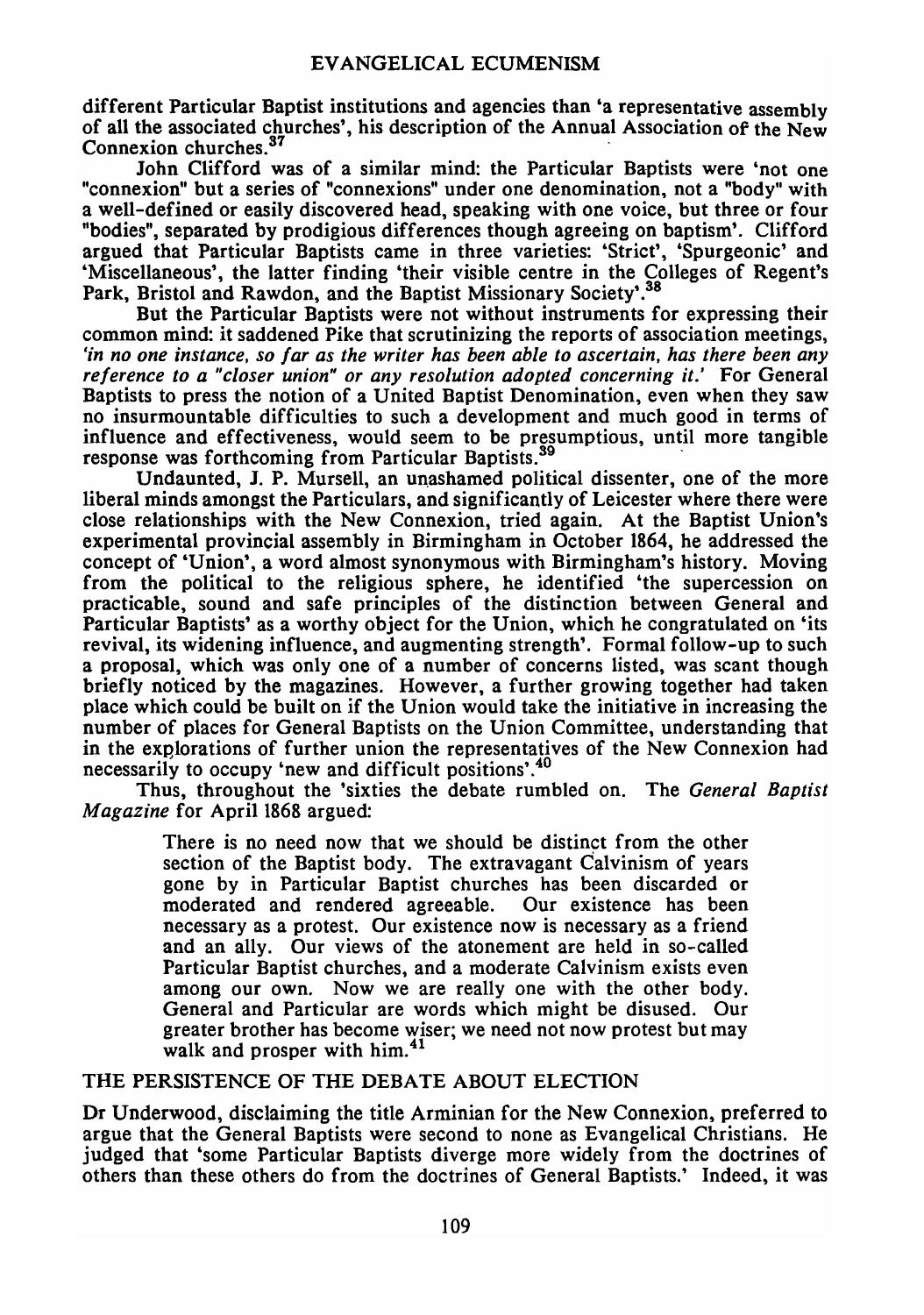his belief that a denomination could perfectly well defend its orthodoxy without subscribing to either Calvinism or Arminianism.<sup>42</sup> Ironically, in 1870, J. C. Pike argued of the New Connexion position: 'We believe that it was ordered by Divine Providence that we should be General Baptists. We were predestinated to be such.<sup>43</sup>

That said, there remained a lingering suspicion of the Particular Baptist position from the New Connexion point-of-view. 'As a body we have a latent disaffection to Calvinism, even when it is modified and mitigated by some of its modern abettors;' confessed Underwood, 'but it is seldom that this dislike draws any of us into declared antagonism to it.' Though the agility of thought of the .moderate Calvinist might be admired, his· use of word and concept seemed too contrived. There remained at the end of the 'fifties a continuing fear that the doctrine of particular redemption cut away 'the foundation of a sinner's hope and faith', and that of itself was 'condemnation' enough.<sup>44</sup>

The election issue stilI unfortunately bred a rancorous spirit, argued the Reverend James Salisbury of Hugglescote:

> The spirit of fierce theological partisanship is not dead. .. There are still little popedoms in our midst, and from many *infallible*  chairs proceed bulls, fulminating decrees, and excommunications which only give rise to counter denunciations . . . The aggressive agency of the church is injured in its exercise ... and the church of Christ, instead of commending itself to men as the great instrumentality of God, established for their conversion and salvation . . . may be fitly compared to a poor invalid, whose system is tainted with poison ... We hope, therefore, that the members of our denomination, though they may differ somewhat in their opinion respecting the inspired teaching upon the subjects of election and predestination, will never so far involve themselves in controversies respecting these deep things of God as to forget that a wide field of Christian labour lies before them, and that God commands us 'to enter in and possess the land'. $4$

John Clifford, however, was bold in defence of what he called his 'scriptural, broad, and anti-Calvinist creed'. Matthew Arnold's reference to the impact of the Calvinistic system as 'the iron grasp of the heavy handed Protestant Philistine' appealed sufficiently to General Baptist minds to have been quoted on a number of occasions. John Clifford believed that by the 1880s the hand of Calvin had become an extinct force in living theology.<sup>46</sup> At the same time, General Baptists had to defend their belief in Universal Redemption. This did not, claimed Dawson Burns, imply any form of universaIism, but rather that the redemption secured on the cross could be universally accepted - the important idea was that of 'potentiality' rather than 'actuality'. Fuller's writings did not help that much for in his moderate Calvinism, 'the barrier was not put at Christ's work but at the Spirit's operation'. Indeed he found the old Calvinism, much as he disagreed with it, consistent and logical, not so the new. $47$ 

In the *General Baptist Year Book* for 1870, the editorial pen of Clifford offers this ambiguous explanation of a want of General Baptist success in growth, and the unwisdom of pursuing unity schemes:

> The pervasion of the body of Particular Baptists with our distinguishing sentiments, and their adoption of the method of giving 'universal invitations' to sinners to accept the gospel even when they do not allow of a universal provision for the salvation of men, has probably tended to diminish our interest in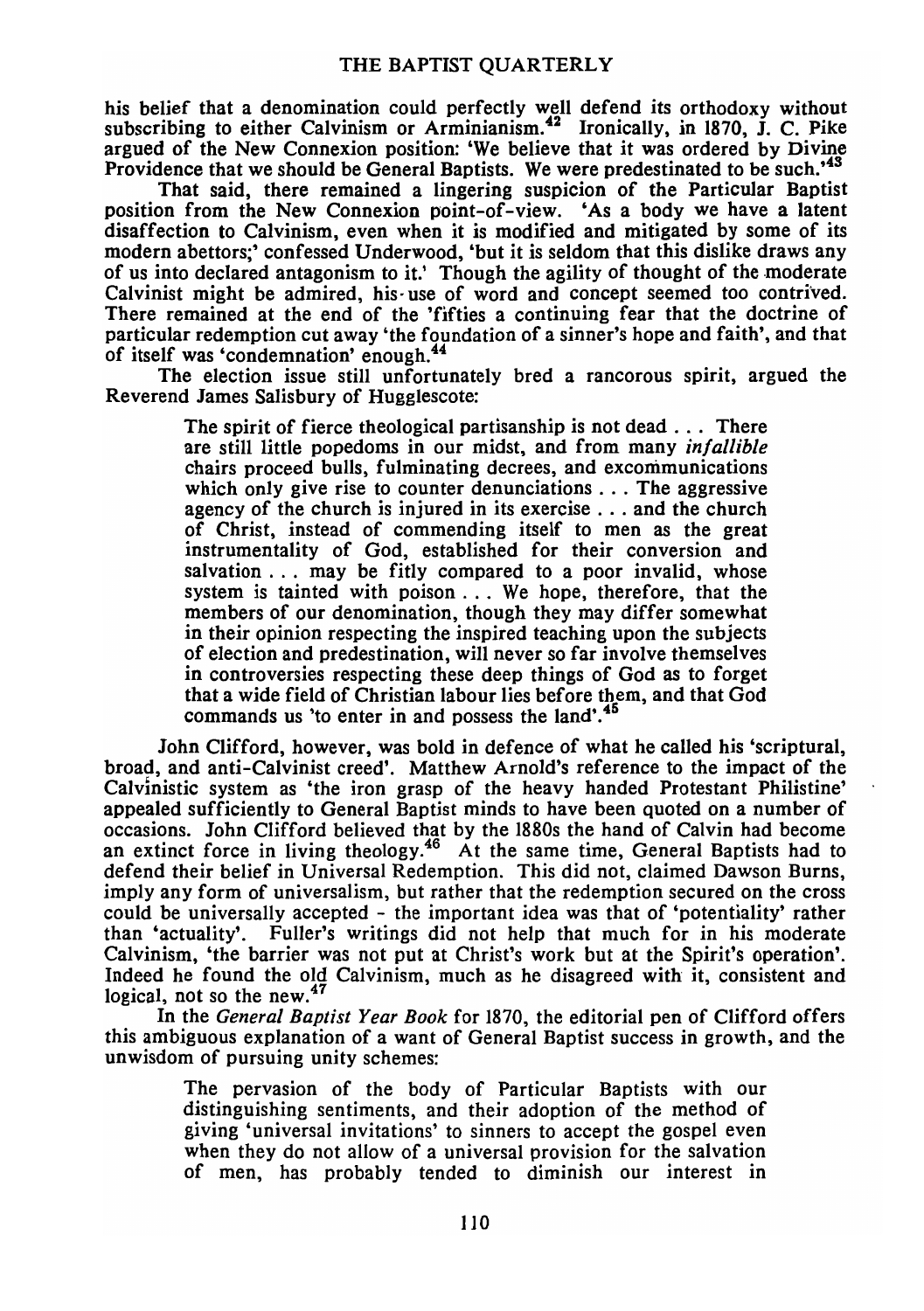## EVANGELICAL ECUMENISM

denominational work and institutions, and so hindered our progress. The necessity for our separate existence, it has been said, is gone by, and we have been talking of union and absorption, and neglecting our own immediate work of preaching the gospel of the grace of God to all men ... But we may add that if we rightly understood what we have and hold as General Baptists; and knew the theological sentiment still avowed and taught in many quarters on the other side, we should not breathe another word about 'absorption' for the next twenty-five years at least. $48$ 

Maybe Clifford still represented the enthusiasms of youth for in that same year, Underwood, ever consistent in his search for denominational harmony, argued:

> *The union of Baptists is especially to be sought.* I mean a much closer one than now exists. For our present semi-separate state is neither satisfactory nor seemly. .. For all practical ends what might be called the Calvinism of one party is exactly the same as the Arminianism of the other. What doctrinal sentiments have been expressed from the chair of the Baptist Union Meetings (which has nearly always been filled by a Particular Baptist) which might not have been uttered with equal approval from the Chair of the General Baptist Association?

Indeed he argued that the two bodies were united in their religious aims and in the language and content of their pulpit utterances. $4$ 

From the other side of the divide, there is the witness of Spurgeon himself, who was quite willing to give donations towards New Connexion church-planting and to commend their appeals for chapel building.<sup>50</sup> Though on occasions not slow to condemn what he took to be dangerous trends in New Connexion teaching, he marked its centenary by confessing: 'We belong to another school of thought, but our General Baptist brethren are so thoroughly evangelical that our differences are lost in our unities.<sup>51</sup> For future Union schemes, that was rather undermined by the report that he had said that 'towards his General Baptist friends he had friendly and loving feelings, but he recognized the District Union brethren [the London Strict Baptists] as being even closer kin.' John Ciifford riposted for the New Connexion: 'we should recognize Mr Spurgeon as being in nine-tenths of his sermons and nearly all his works much closer akin.'52

At the same time, the New Connexion membership became increasingly generalised. Jabez Burns in 1870 confessed that New Connexion congregations were largely composed of persons who had never heard of the General Baptists and, therefore, knew nothing of the differences of 'Old' and 'New', of 'General' and 'Particular'. This was especially true of new churches in London whose membership contained few convinced Baptists of any kind. Better then to concentrate on nurturing Baptist identity than fragmenting it with sectional titles.<sup>53</sup>

## WIDER ASSOCIATIONS

The issue of merging the two parts of the Baptist family must, however, always be set within the larger prospect of an amalgamation of the two parts of the Congregational family, Baptist and Paedobaptist. There was even a suggestion of a separate union of General Baptists and Independents, posed by W. G. Soper when Chairman of the Surrey Congregational Union: 'who in faith, purpose and life are so like ourselves as the General Baptists? Is an alliance utopian? ... in our opinion a serious attempt at union should be made.' It was noted by the *General Baptist Magazine* on the authority of no less than R. W. Dale that 'Calvinism is almost an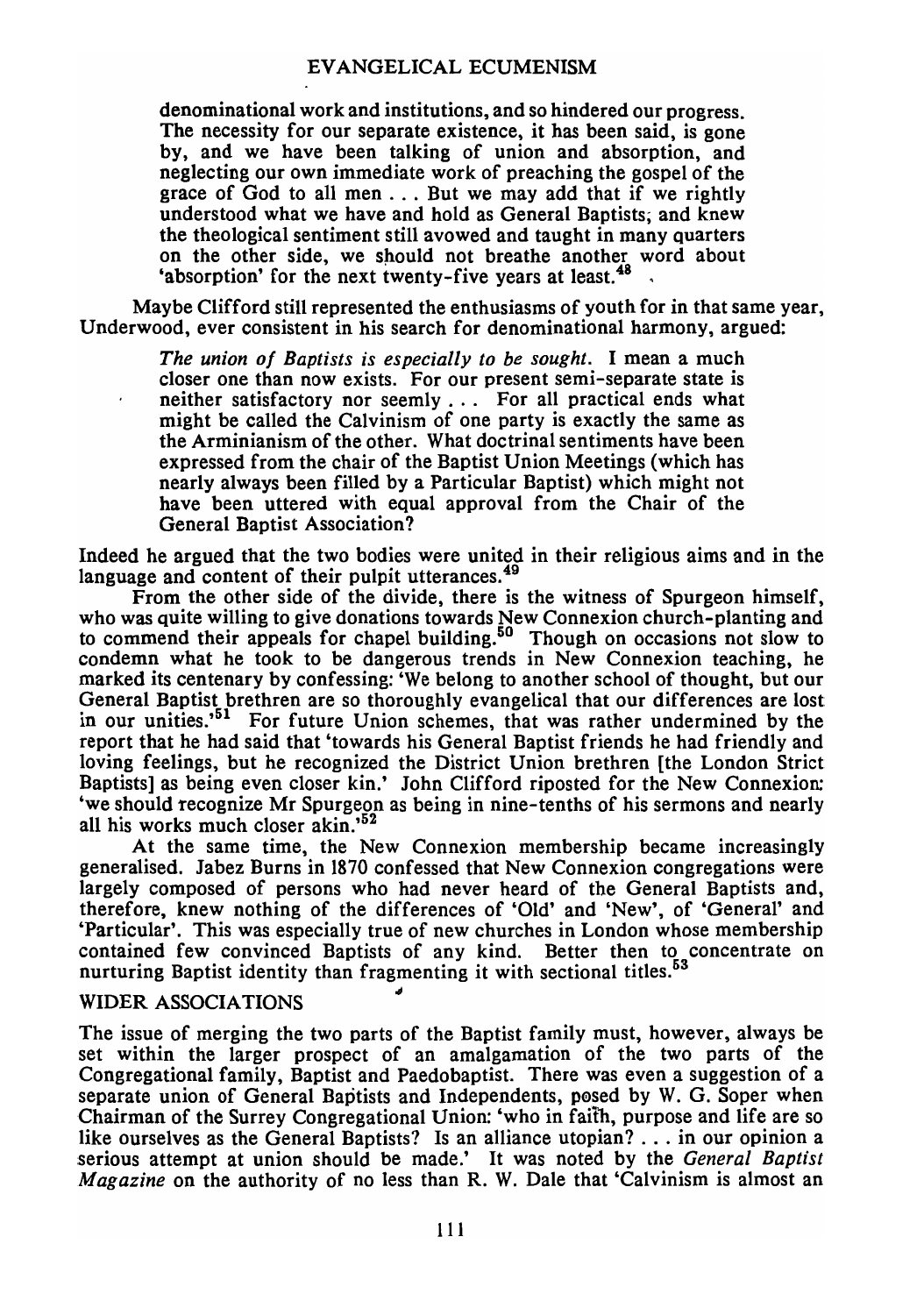obsolete theory amongst Independents', and 'the doctrine of "general redemption" which is one of our main distinguishing tenets, is generally accepted and preached' amongst them.<sup>64</sup>

Thus two potential merger schemes - of General and Particular Baptists, and of Paedobaptist and Non-Paedobaptist Congregationalists - were intertwined in the discussions that spanned the century. J. P. Mursell's son, Arthur, in 1877 wrote to *The Christian World* proposing the larger merger of all congregational Christians: Baptists and Congregationalists holding parallel but separate 'union' meetings represented not unity but divergence which ought by the 1860s to have become an anachronism. 'From any but a purely technical point of view, these two denominations differ in scarcely anything. Socially, evangelically, and in their church polity they are at one.' To achieve unity he suggested the rather curious methodology of the Baptists conceding the mode as immaterial while the Congregationalists were 'to concede the question of the subjects and administer the initiatory rite only to responsible and voluntary applicants.'

A number of correspondents supported the intention but few the methodology. Charles Stovel, writing from Lincoln, suggested rather that each Union should continue with joint Spring Meetings in London and separate autumnal meetings in the provinces. At the same time. H. W. Earp, a leading General Baptist layman, argued 'The union of Baptists and Independents is rapidly becoming, in country districts especially, a pressing question'. Others looked to the day when the millenial dream of all Free Churches combining in witness and ceasing the mistaken multiplication of competitive chapels in rural areas would become a reality, though the boundary between chapel and church still needed to be fiercely guarded. Clifford, with his unecclesial view of baptism, and addressing Baptists and Paedobaptists alike, wrote: 'we anticipate a time when the Congregationalist churches of the land shall so completely understand baptism that it shall cease to be a divisive element.'55

The proposal for Baptist union had always to be set within this larger context. The larger and the smaller proposals were often interwoven, as in Watson Dyson of Halifax's chairman's address to the General Baptists in 1886. Contemplating Methodist amalgamation, he witnessed that many Baptists and Congregationalists were asking why one controverted point was sufficient to divide brethren with similar interests and aims, noting at the same time that presidents of the Baptist Union saw no reasons for 'Generals' and 'Particulars' continuing apart. The disposition of the times was towards union, and that surely was a Christ-like end.<sup>56</sup> But the same issues of *The Christian World* that were reporting on Mursell also reported on the Leicester Conference on 'the Terms of Religious Communion', which was seen to challenge the theological orthodoxy of the Congregational body. The handling of this perhaps provides one marker, Downgrade notwithstanding, that the two parts of the Congregational family were developing in different directions in their relationship to historic evangelicalism, and thus why the much talked-of union of the two parts of the congregational family did not follow the union of the Baptists.<sup>57</sup>

## THE ROLE OF THE BAPTIST UNION

Notwithstanding the discussions concerning unity, an ambivalence of relationship between New Connexion churches and the Baptist Union can be clearly traced. Certain unfortunate actions by the Union did not help, such as the statement in the *Baptist Handbook* for 1873 that the General Baptists had seceded from the Particular Baptists a hundred years previously! To make matters worse, the judgment was repeated by the Union's lawyer-treasurer, S.R. Pattison, and reported in *The Freeman*  in the middle of the final discussions on amalgamation.<sup>58</sup> New Connexion numbers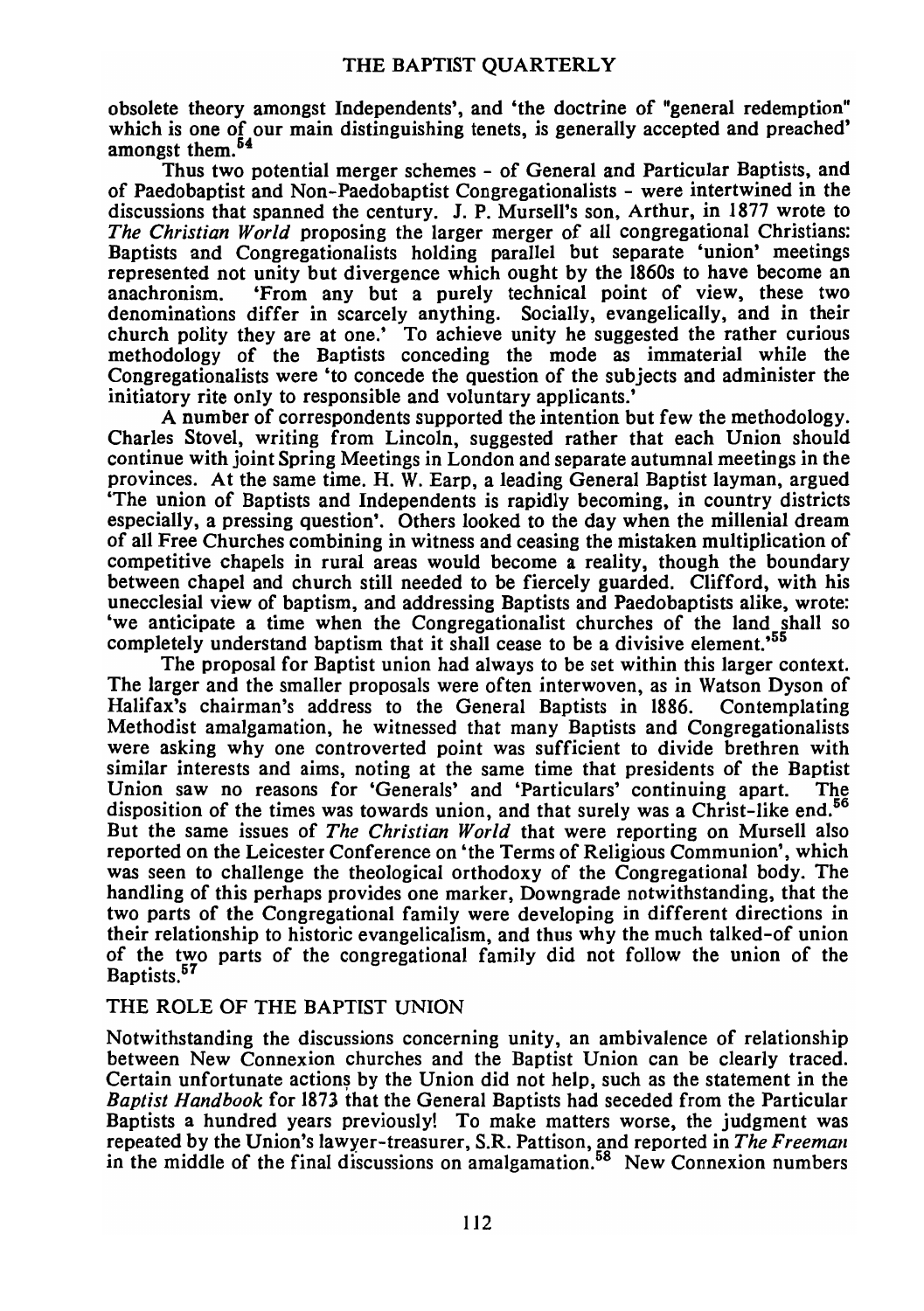and organization did not entitle them to extensive representation on the Union Committee, where for many years Clifford, the Secretary of the General Baptist Missionary Society, and the Principal of the College served, with Dr Underwood an honorary member from 1874. In the 1880s the numbers of General Baptists serving on the council gradually increased, though never reaching do of those who spoke at the annual meetings of the Union indicated the leadership afforded by a number of New Connexion ministers: Dr Underwood, Mr Stevenson, various members of the Goadby, Burns and Pike families, and, above all, John Clifford, whose ubiquitous presence greatly increased the General Baptist participation in Union affairs, and whose career necessarily has to form an important part of this analysis.

In the middle of 1878, Clifford wrote: 'The main reason for retaining the 'General' is that we have no intention of dropping our *organization',* for it was argued that no other pattern was as effective: not county associations because restricted in area, nor the Baptist Union which 'has hardly reached, as yet, the condition of a living organism.' This was a surprising argument since in 1873 General Baptists had argued that the Baptist Union was getting too big for deliberative purposes. 59

But five years later it was argued:

... we *General* Baptists are a portion of the Union. We were in at the beginning, and have been all along the whole course. Of late, as everybody knows, the Union has changed its front, and is rapidly becoming a Baptist Home Mission Organization. From that part of its work 'Generals' are shut out; but we feel we ought to do our utmost for the 'Annuity', 'Augmentation', and 'Education' Funds, and therefore we have, at our recent Assembly ... created a Baptist Union Department, of which the Rev. W. Avery is Secretary ... Since we have no reason for belonging to the Union except to aid in its work, we ought to do that as far as we possibly can. $^{60}$ 

It was uphill work winning hearts and minds in support of the Union. Indeed, W. J. Avery, one-time coadjutor of Clifford in Paddington, proved to be one of the unsung heroes of amalgamation, engaging in much patient lobbying and encouragement to secure greater General Baptist participation in the work of the Baptist Union, of which he became Assistant Secretary from 1884-99.

#### **NOTES**

This paper is the fuller version of the 1991 Annual Lecture of the Baptist Historical Society, given at Bournemouth on 22 May, and will be completed in the October issue.

- 1. W. Underwood, The General Baptist Denomination: its past history, distinctive peculiarities and present condition (GBD), 1864, p.24.
- 2. J. J. Goadby, Bye-Paths in Baptist History, 1871, p.S61; Thomas Crosby, The History of the English Baptists, Vol.lV, 1740, pp.l07-ll0; J. mgama Explores, vol.11, 1110, pp.101-110, 5.<br>vimey, The History of the English Baptists,<br>*Iol*.III, 1823, pp.111-3.
- S. In this article, the description 'General Baptist' must be understood to apply to the members of the New Connexion unless the context clearly

indicates to the contrary, since in common usage they most generally referred to themselves thus.

4. A. C. Underwood, The History of the English Baptists, 1947, pp.149-167. 'The Free Will Baptists correspond by letter and delegations with the General Baptists of England with whom they agree in doctrine.' General Baptist way ages (GBM), March 1860, pp.89f, and<br>Magasine (GBM), March 1860, pp.89f, and<br>November 1860, p.424. The Revd D. M. Graham of New York, reciprocating a visit of Jabez Burns and J. Goadby to the States in 1847 and an earlier visit by Dr Sutton, attended the 9lat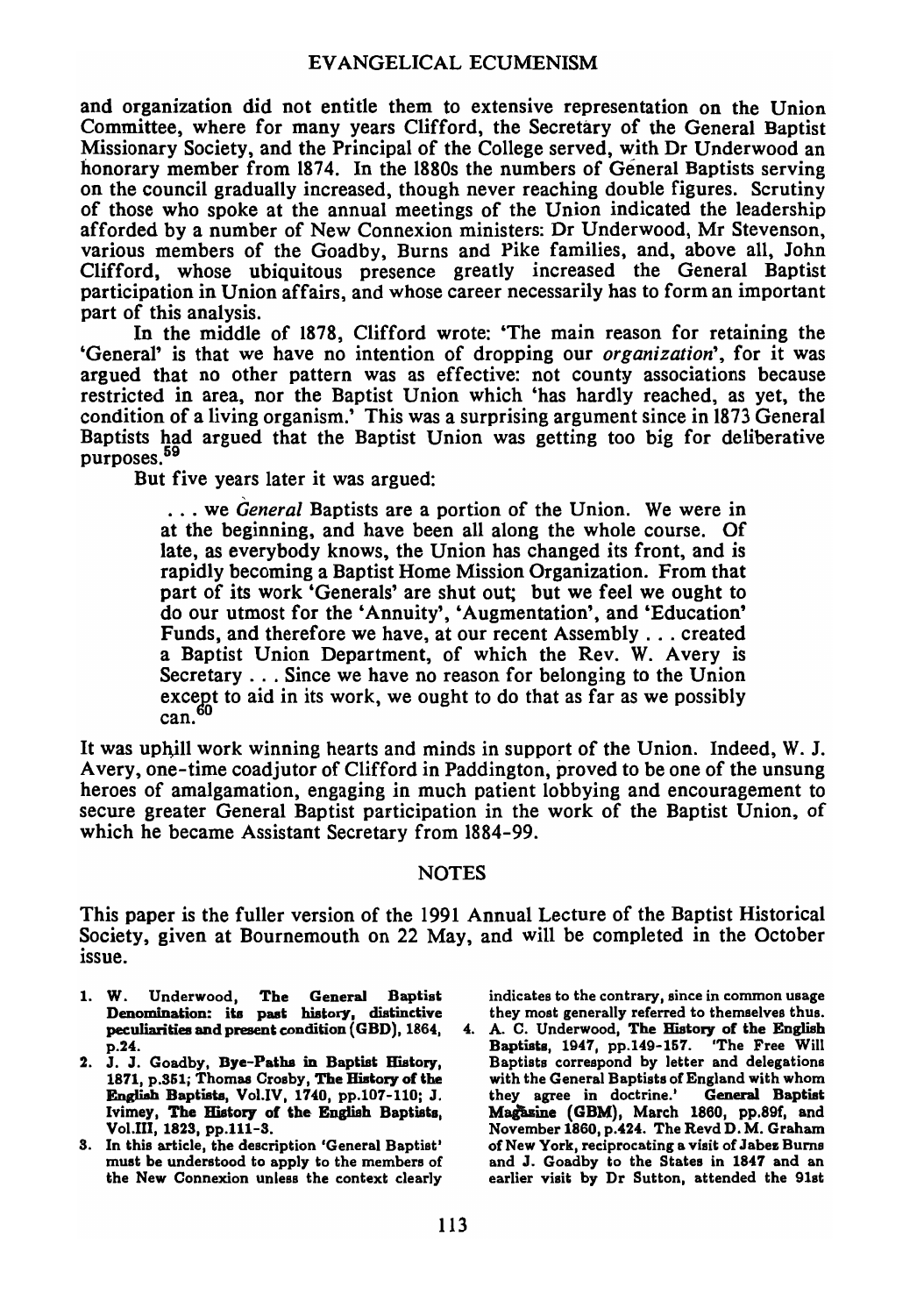Annual Association Meetings in 1860 and carried out an extensive preaching tour of New Connexion churches, whilst the Connexion pledged itself to try and raise £200 p.a. for three years towards the support of the work in New York, on the argument that New York was the entry point to the USA for General Baptists migrating there; in fact, the first minister had been a General Baptist sent out from England.

- 5. W. Groser, cited in GBD, pp.4-5. 6. Examples include Berkhamsted, Bourne,
- Examples include Berkhamsted, Bourne,<br>Chesham, Downton, Great Yarmouth, Leake and Wymswold, Leicester (Friars Lane), Lincoln, London (Commercial Road), March, Peterborough, Ramsgate, Sittingbourne, Southwark (Borough Road), Spalding, Tarporley, Wendover, West Retford, Wisbech.
- 7. Introduction, by A. H. J. Baines, to The General Baptist Church of Berkhamsted, Chesham and Tring, 1712-1781, Vol.1 of English Baptist Recorda, transcribed by L. G. Champion, 1985, pp.vii-xii. Dr Payne notes that the Buckinghamshire and Northamptonshire General Baptists divided from other members of the General Assembly, meeting on their own for some years prior to 1731, because they remained faithful to the trinitarian creeds of the seventeenth century. Even after the reunion, the Moulton congregation continued to press on the general body the need for explicit trinitarian confession of faith. E. A. Payne, 'The Venerable John Stanger of Bessels Green', BQ 28, pp.300- 320.
- 8. Joseph Ivimey, op.cit., vol.3, 1823, p.272. See also the Revd Roger Hayden's forthcoming Ph.D. thesis on 'Evangelical Calvinism and English Baptists' for the University of Keele.
- 9. E.F. Clipsham, 'Andrew Fuller and Fullerism: A Study in Evangelical Calvinism', BQ 20, pp.99- 114, 146-154, 214-225, 268-276, esp. 215-218.
- 10. W. R. Ward, Religion and Society in England, 1790-1850, 1972, pp.2-6. 11. The Manuscript Minutes of the Society are
- lodged in the Angus Library at Regent's Park College. See also, John Clifford in GBM, March 1887, p.103, and the Missionary Observer, June 1891, pp.237-40.
- 12. The New Baptist Miscellany (NBM), October 1830, pp.415f. The location 'Perth' appears next to the same initials at the end of a letter in the next issue. 'J.A.', a new correspondent, also refers to an earlier letter on the same subject sent by 'A.B.' to the Editor of The Baptist Magasine. 'A Lover of Good Men', who feared that the editor would not print his letter as a few years ahead of opinion, made a similar plea in April 1831 for the union of Baptists and Independents, arguing not the methodology of the growth of mixed communion churches but a conference of ministers from each side to examine the baptism issue.
- 13. NBM December 1830, pp.489ff.
- 14. NBM December 1830, pp.500-502.
- 15. NBM January 1831, p.12; and February 1831.
- 16. NBM March 1831, p.96.
- 17. General Baptist Repository, January 1830, pp. Sf.
- 18. W. Underwood, Past History, 1864, fn.1, pp.22f. Underwood identifies the writer with the Revd Joseph Jarrom of Wisbech but the initials at the foot of the letter are not J.J. but J.W., which would seem to indicate J. Wallis, minister at Commercial Road, London, as the author, but one hesitates to correct Underwood on such an **issue.**
- 19. E. A. Payne, The Baptist Union: A Short History, 1959, pp.60f.
- 20. J. Foster, 'Observations on Mr Hall's character as a preacher', Works, ed. O. Gregory, Vol.1, 1858, pp.201-55, esp. pp.230-2.
- 21. W. Underwood, Centennial History, p.202.
- 22. Baptist Magasine, June 1858, pp.379f; see also GBM, January 1859, p.27.
- 23. C. H. Spurgeon, Autobiography, Vol.3, 1899,p.1.
- 24. W. Y. Fullerton, C. H. Spurgeon, 1920, p.121.
- 25. Cited by The Baptist Magasine, March 1888, pp.129-131.
- 26. E. A. Payne, Baptist Union, p.146.
- 27. A. C. Underwood, op.cit., p.214.
- 28. GBM, February 1859, pp.47f.
- 29. Letter from 'A Business Man' to the GBM, October 1860, pp.383f.
- 30. GBM, November 1860, pp.42lf.
- 31. Appendix to GBM for 1859, pp441-464.
- 32. Cited by The Freeman, 6 June 1860, p.360.
- 33. See the testimony of Dr Trestrail in The Baptist Magasine, March 1889, pp.106f.
- 34. The Freeman, 30 May 1860, p.345, 6 June, p.362; 13 June, p.378; 20 June, p.395; 27 June, p.411; 11 July, p.441; 18 July, pp.457f; 25 July, p.473. GBM July 1860, p.271. Evans' own church at Scarborough was split over the issue of open/closed communion: if such differences could be coped with amongst the particulars, why was union with the generals not a practical possibility?
- 35. Minutes of the Ninety-Firat Annual Aaaociation of the. New Connexion of General Baptists, p.37.
- 36. Minutes of the Ninety-Second Annual Aaaociation of the New Connexion of General Baptists, 1861, p.32.
- 37. John Baxter Pike, 'What practical measures can be proposed for effecting a closer union between the two evangelical sections of the Baptist body?' Minutes of the Ninety-Third Annual Aaaociation of the New Connexion of General Baptists, 1862, pp.44f.
- 38. GBM, January 1877, p.2. The point about Particular Baptist lack of organizational coherence was persistently made from the time of the first overtures to the final amalgamation debate, when Dawson Burns opposed the proposal by arguing outside the General Baptists, 'There are High-Calvinistic Baptists, Spurgeonic Baptists, Scotch Baptists, and Plymouth Brethren Baptists who would not join in any common organization.' GBM January 1891, pp.1-4.
- 39. Minutes of the Ninety-Third Annual Association of the New Connexion of General Baptists, 1862, pp.4f. T. W. Mathews of Boston in 1865 was more optimistic and spoke of unity coming about . 'by a process as silent yet as sure as chemical